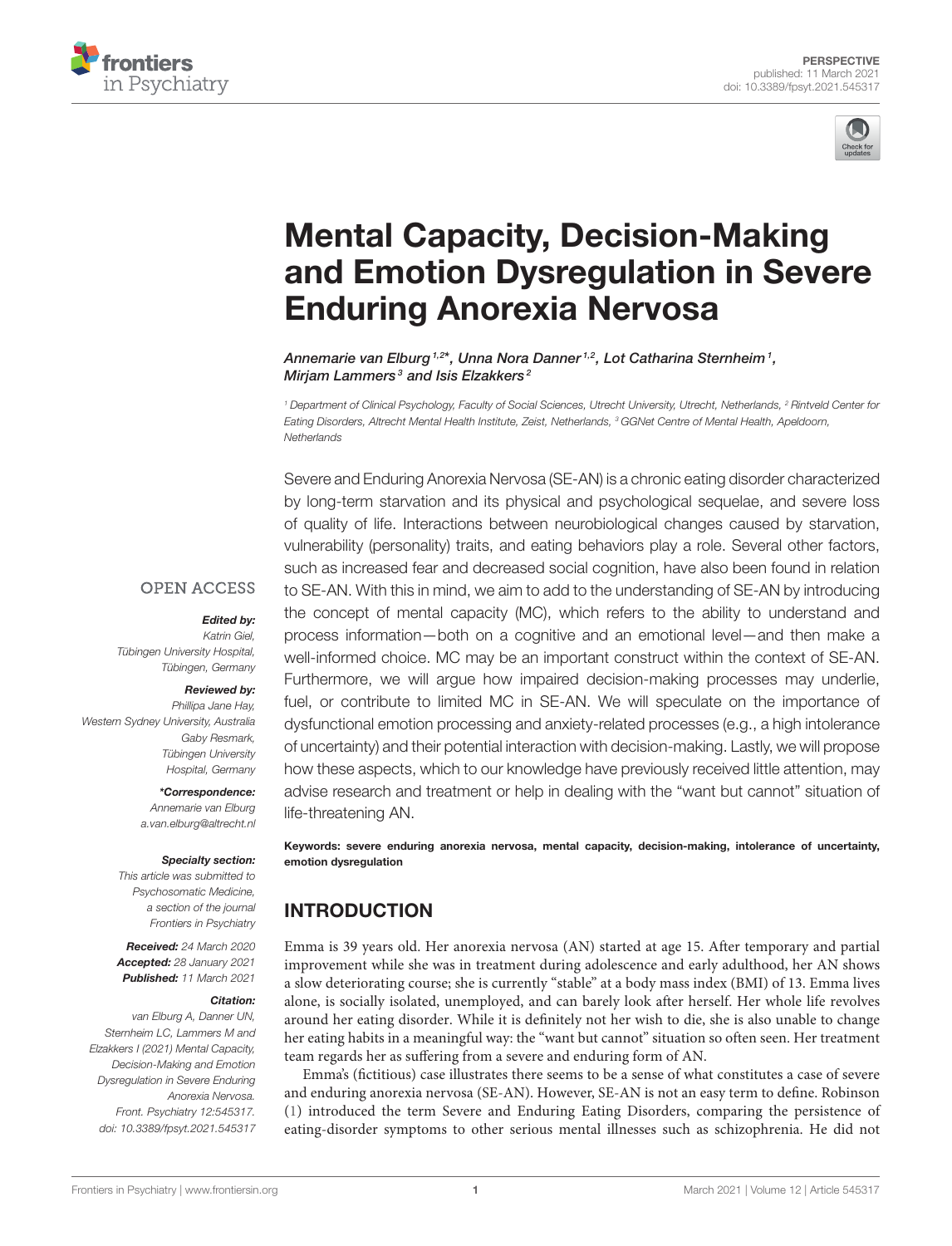<span id="page-1-0"></span>

|               |  | <b>TABLE 1</b>   Proposed criteria for "Severe and Enduring Anorexia Nervosa" Hay and |  |  |
|---------------|--|---------------------------------------------------------------------------------------|--|--|
| Touyz $(3)$ . |  |                                                                                       |  |  |

| (1) A persistent state of dietary restriction, underweight, and overvaluation of |  |
|----------------------------------------------------------------------------------|--|
| weight/shape with functional impairment                                          |  |

- (2) Duration of >3 years of anorexia nervosa; and
- (3) Exposure to at least two evidence-based treatments appropriately delivered together with a diagnostic assessment and formulation that incorporates an assessment of the person's eating disorder health literacy and stage of change

define a clear delineation in time, treatment, or severity of symptoms that marked the severe and enduring character. Attempts have been made to develop a staging model [\(2\)](#page-5-2), and therapists and patients were asked to provide their views on what constitutes chronic AN. Hay & Touyz [\(3\)](#page-5-1) proposed criteria (**[Table 1](#page-1-0)**) based on duration of illness (more than 3 yrs), two or more not successful treatments, and a persistent state of illness with functional impairment but state there are limitations to these criteria that need empirical testing. Overall, no clear-cut picture emerged, although participants did agree on factors relating to weight, behaviors, and cognitions [\(4\)](#page-5-3). In one qualitative study [\(5\)](#page-5-4), patients who suffered from AN for over 20 years described that the eating disorder provided meaning and structure, while at the same time it had robbed them of relationships, family, occupation, etc. Patients may express a desire to change but feel incapable and/or unwilling to translate this desire into actual behavior [\(6\)](#page-5-5), despite the costs to their lives. We found only one model explaining the progress of AN into SE-AN, by Treasure et al. [\(7\)](#page-5-6) when they revisited their cognitive interpersonal model for AN and specifically looked at perpetuating factors. They describe how AN can develop into a chronic condition through interaction between behavioral consequences (i.e., increased neuroadaptation, food phobia, and habituation), vulnerability (personality) traits (i.e., rigid and anxious temperament), anorectic behaviors, and interpersonal difficulties (increased fear and frustration, alienation, loneliness, and decreased social cognition), combined with chronic stress (increased allostatic load and inflammation, decreased mood and neurogenesis). The model also highlights the role of heightened anxious and depressive symptomatology and dysfunctional emotion processing (such as problems with emotion recognition and regulation). This type of problem in emotional functioning can have debilitating consequences and, hence, can influence functioning on other levels. For example, it is known that emotions and emotion-related processes are essential for the way people make choices and therefore for our decision-making behaviors. Understanding this seems particularly relevant in the clinical situation of AN where the short- and longer-term consequences of a decision do not align and where a variety of emotions is involved.

This commentary aims to add the concept of mental capacity (MC) to the dialogue about how AN turns into SE-AN. MC refers to the ability to understand and process information both on a cognitive and an emotional level and then make a well-informed choice. MC may be an important construct within the context of SE-AN. We will argue how impaired decision-making processes may underlie, fuel, or contribute to limited MC in SE-AN. We will speculate on the importance of dysfunctional emotion processing and specifically address anxiety-related processes such as a high intolerance of uncertainty (IU) and how they may interact with decision-making. Lastly, we will propose how these findings, which to our knowledge have received little attention until now, may advise treatment or help in dealing with the "want but cannot" situation of life-threatening SE-AN.

#### MENTAL CAPACITY

When a seriously ill patient refuses a potentially lifesaving intervention, this persons' ability to make an informed decision can be put into question. Clinicians may describe individuals with AN who refuse treatment as having limited MC.

Few studies have been conducted on MC in patients with AN. This is remarkable, as diminished or absent MC is one of the central concepts in the discussion regarding compulsory treatment (CT) [\(8–](#page-5-7)[16\)](#page-5-8) and the (possible) concept of futility in the treatment of SE-AN [\(16,](#page-5-8) [17\)](#page-5-9). MC is a concept that cannot easily be quantified. The way it is conceptualized today derives from legal rulings in the United States in the 1980s. Abilities considered relevant by judges in rulings regarding MC issues were adopted by clinicians in their clinical assessment. The most widely used assessment of MC is the MacCAT-T [\(18\)](#page-5-10), a semi-structured interview that assesses understanding, reasoning, appreciation, and the ability to express a choice. In the assessment of MC, the clinician assesses the decision-making process, rather than the outcome. Since its introduction, the MacCAT-T has emerged as the gold standard in scientific research into MC due to its high interrater reliability, demonstrated concurrent validity with other measures, and extensive testing in a range of patient populations, both medical and psychiatric [\(13,](#page-5-11) [19–](#page-5-12)[21\)](#page-5-13). The MacCAT-T was used in two small studies in adolescents with AN [\(22,](#page-5-14) [23\)](#page-5-15) and in one larger longitudinal study with severely ill adult patients [mean BMI of 15.5  $\text{kg/m}^2$ , mean length of illness of 8.6 years [\(24,](#page-5-16) [25\)](#page-5-17)]. The two adolescent studies showed conflicting findings: one (done retrospectively) not showing problems in MC at all, the other showing mild problems with reasoning. In the longitudinal study, patients with diminished MC seemed to do less well in treatment and displayed more fundamental decisionmaking deficiencies that did not ameliorate with weight gain. Therefore, diminished MC seems a relevant factor to prognosis, in addition to the more obvious factor of BMI. In this study, the MacCAT-T indicated that it was the aspect of appreciation that was driving diminished MC, in line with the findings by Owen and colleagues (2013) [\(26\)](#page-5-18) in a general psychiatric population. The concept of appreciation refers to the value patients assign to issues such as the illness itself or the proposed treatment. When appreciating adequately, one for instance feels that the issues discussed apply to oneself (e.g., "I do have an eating disorder" or "This risk applies to me") and are therefore relevant in the decision-making process. The question emerges in what way MC influences prognosis and thus the development of SE-AN. Considering that MC encompasses the decision-making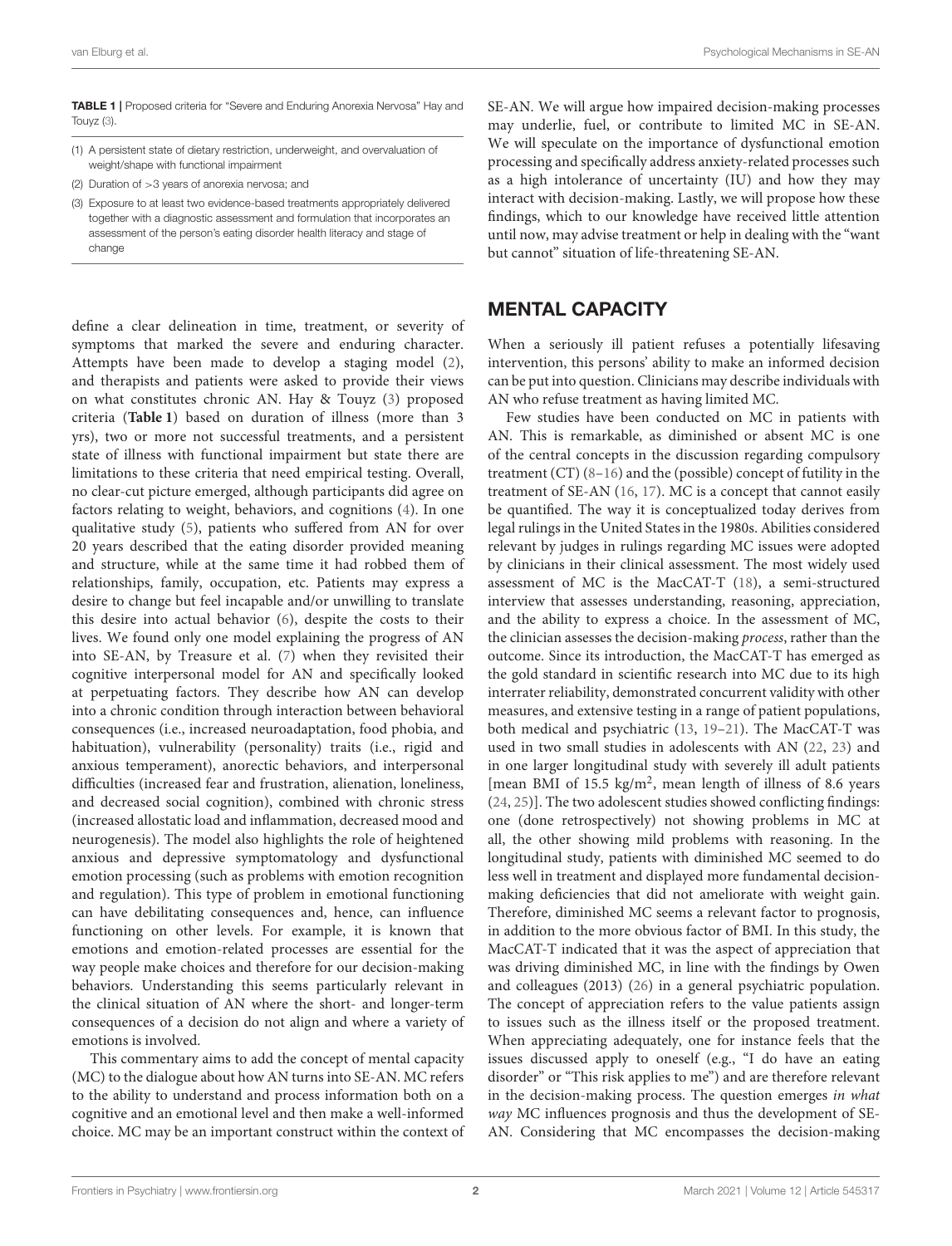processes in the clinical context and diminished MC is mostly related to distorted appreciation, it is important to understand the role of decision-making in a broader sense.

#### DECISION-MAKING

Decision-making processes of people with AN have been the focus of many studies [\(27–](#page-5-19)[30\)](#page-5-20). Findings indicate that these processes are disturbed as patients' choices seem more guided by the short-term outcomes (e.g., food intake and weight gain) and less by the longer-term outcomes (improved daily functioning) when compared to people without eating disorders or any other form of psychopathology. Decision-making inherently relies on emotional processes that provide important implicit and explicit knowledge by which the individual is able to make fast and adaptive decisions [\(31\)](#page-5-21). These emotional processes guide decision-making on several levels, including via bioregulatory processes, such as somatic marker signals, and occur both consciously and outside of awareness. One hypothesis is that problems in emotional functioning and processes underlying certain emotional experiences, such as uncertainty tolerance, lead to these disturbances.

## EMOTIONAL PROCESSING

AN has frequently been associated with disturbances in emotions and emotional processing. Even more so, emotion dysregulation is suggested to be at the core of AN [\(32,](#page-5-22) [33\)](#page-5-23) (**[Figure 1](#page-3-0)**). Problematic emotional functioning of people with AN was shown on various levels [\(33\)](#page-5-23), for example, frequent and intense emotional experiences, problems recognizing and expressing emotions [\(34–](#page-5-24)[36\)](#page-5-25), lower ability to regulate emotions, and fewer emotion regulation strategies available [\(32,](#page-5-22) [37,](#page-5-26) [38\)](#page-5-27). To complicate matters further, people with AN are suggested to be on average more emotionally sensitive, to experience emotions longer (the feelings and bodily sensations decline less rapidly) and to be less tolerant of emotional experiences than control participants [\(39,](#page-5-28) [40\)](#page-5-29). This can result in socalled secondary emotions such as shame, guilt, anxiety, and (feelings of) depression. It is suggested that eating-disorderrelated behaviors are used as coping strategies to reduce, distract from, or even numb emotional experiences as other strategies are lacking or do not result in a reduction of the emotions or unpleasant feelings [\(33,](#page-5-23) [41,](#page-6-0) [42\)](#page-6-1). In **[Figure 1](#page-3-0)**, it reduces the arrow between A and E. A longitudinal study by Racine and Wildes [\(43\)](#page-6-2) showed that patients with AN who were characterized by high emotion dysregulation reported an increase in AN symptomatology during intensive treatment, and they maintained this high level independent of their low weight over and above their general emotional state. Considering that emotion dysregulation persists with improvement of weight and eating-disorder symptoms, it is regarded as a key factor for relapse and ultimately for chronicity (and thus for the development of SE-AN).

### AFFECTIVE STATES AND DECISION-MAKING: INTOLERANCE OF UNCERTAINTY

Indeed, there is initial evidence that emotional processes, more specifically affective states such as anxiety and depression are associated with poorer decision-making in AN [\(29,](#page-5-30) [44\)](#page-6-3). This is not surprising and has been recognized much longer in other clinical research fields [for a review on the relation between affective states and decision-making in anxiety and depression, see Paulus & Angela [\(45\)](#page-6-4)]. This review highlights that an "affectdriven belief system profoundly influences the transformation of action into choices (p. 477)" and proposes that affect in particular plays a role in decision-making that involves uncertainty, which is similar to the type of decision-making mostly studied in AN [\(24,](#page-5-16) [29,](#page-5-30) [30\)](#page-5-20).

We believe uncertainty intolerance to be a potentially important yet currently undervalued concept in the context of SE-AN. For SE-AN patients, certain eating disorder behaviors may function to reduce precisely this uncertainty and the negative emotions associated to uncertainty [see Sternheim et al. [\(46\)](#page-6-5)]. Quantitative studies confirm elevated levels of IU in both adolescents and adults with AN [\(47\)](#page-6-6). IU refers to the fear of the unknown [\(48\)](#page-6-7), a negative response to uncertain situations on emotional, cognitive, and behavioral levels [\(49\)](#page-6-8). These findings fit well with the revised model by Treasure at al., which includes rigid and anxious personality traits. IU has been found to contribute to abnormalities in the reward system and subsequent decision-making processes [\(50\)](#page-6-9). We speculate that training patients in tolerating uncertainty and becoming more flexible and less anxious may improve their general quality of life, probably the most important aspect of treatment in SEAN, and may even result in more adaptive decision-making.

### **DISCUSSION**

#### MC Research

This paper explores the idea that decision-making, and its effect on MC may be important constructs to understand the development of SE-AN. As emotions and emotion regulation play such an important role in decision-making, a focus on these aspects in research regarding MC in AN would be expected. However, the connection to MC in these patients has not yet been thoroughly studied in clinical research, and neither has the relationship between maladaptive decision-making, disturbed emotion processing, and MC. The need to study this relation is supported by the view that MC assessments in general and the MacCAT-T in particular are focusing too much on cognitive and rational functioning, whereas decision-making, as described, is not wholly rational but rather very much influenced by emotional factors [\(51](#page-6-10)[–55\)](#page-6-11). During a clinical study of the ability to understand and process information both on a cognitive and an emotional level and then make a well-informed choice, we found that it is the aspect of appreciation in MC—the value patients assign to issues such as the illness itself or the proposed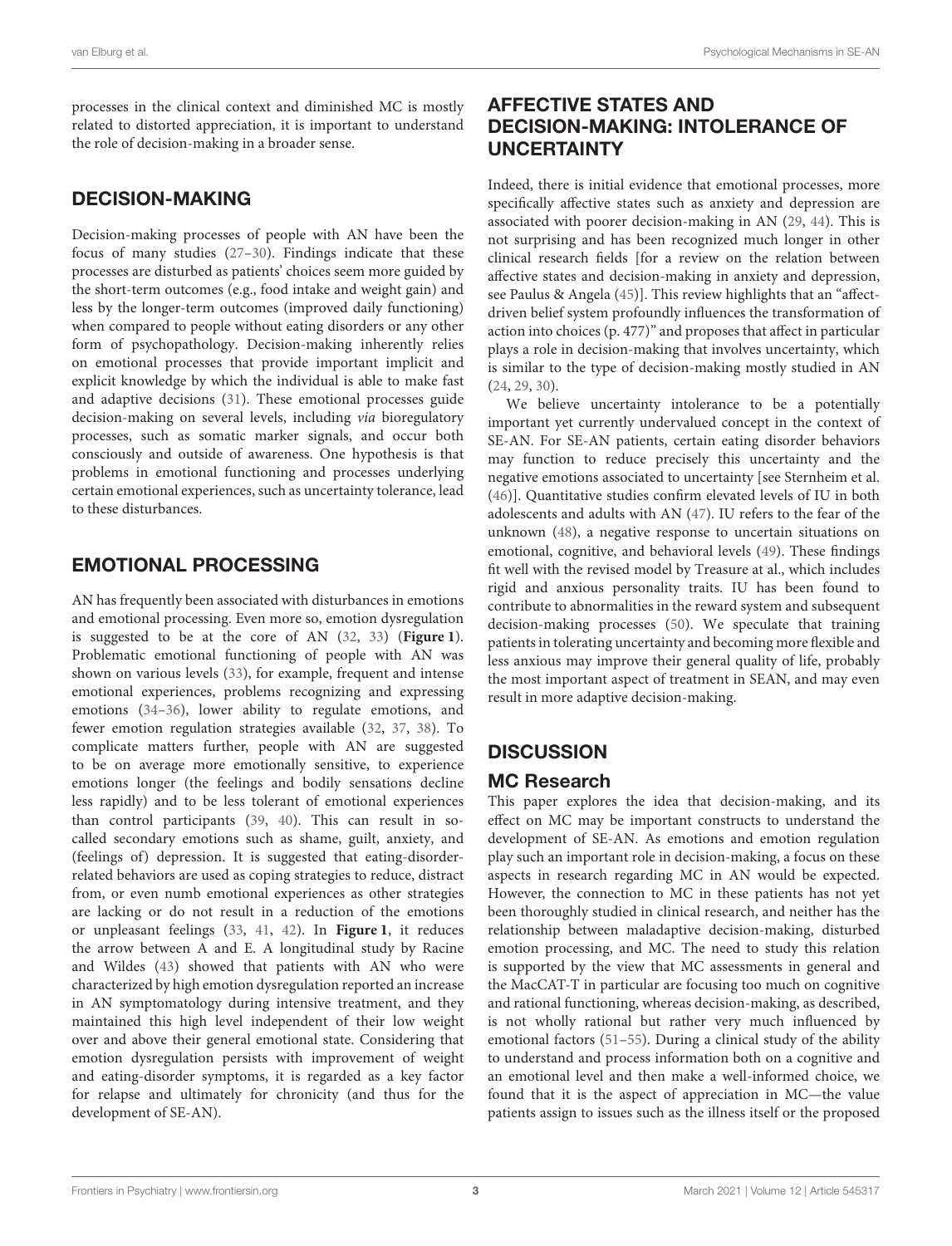

<span id="page-3-0"></span>treatment—that can become diminished and underlies the "want but cannot" dilemma of the critically ill patient. Intriguingly, the longitudinal study amongst severely ill patients with AN by Elzakkers et al. [\(25\)](#page-5-17) showed that patients with diminished MC exhibited persistent maladaptive decision-making over the course of a 2-year follow-up even when controlling for BMI, depression, and alexithymia scores (a direct relationship between these emotional problems and maladaptive decision-making was found). This suggests that the difference between full and diminished MC cannot be fully explained by the variation in emotional problems as measured in this study (depression, anxiety, alexithymia). Presumably, other concepts not measured in this study are also important, such as emotion regulation and the ability to tolerate emotions or uncertainty. Interestingly, appreciation ratings (as measured by the MacCAT-T) of the diminished MC group over time remained inferior to the full MC group, even when gaining weight, linking the concept of more fundamental decision-making (and "gut feeling") to the concept of appreciation in AN. Diminished MC could

function as a marker for more severe deficits in decision-making, and underlying disturbed emotional processing, and serve to guide treatment toward implementing a stronger focus on these emotional issues [\(33,](#page-5-23) [40\)](#page-5-29).

### MC Treatment

On the basis of these findings, we believe clinicians ought to pay more attention to their patient's current MC, especially in SE-AN, when important treatment decisions are to be made. Diminished MC has grave legal consequences in most medicolegal systems and lessens the say patients have regarding their own treatment legally. Even so, we would like to point out that shared decision-making is not by definition impossible in this situation and in fact may help to discuss how to improve their quality of life. Taking patients seriously in their suffering and anxiety and acknowledging their views is still paramount and should remain one of the pillars in the clinical decision-making.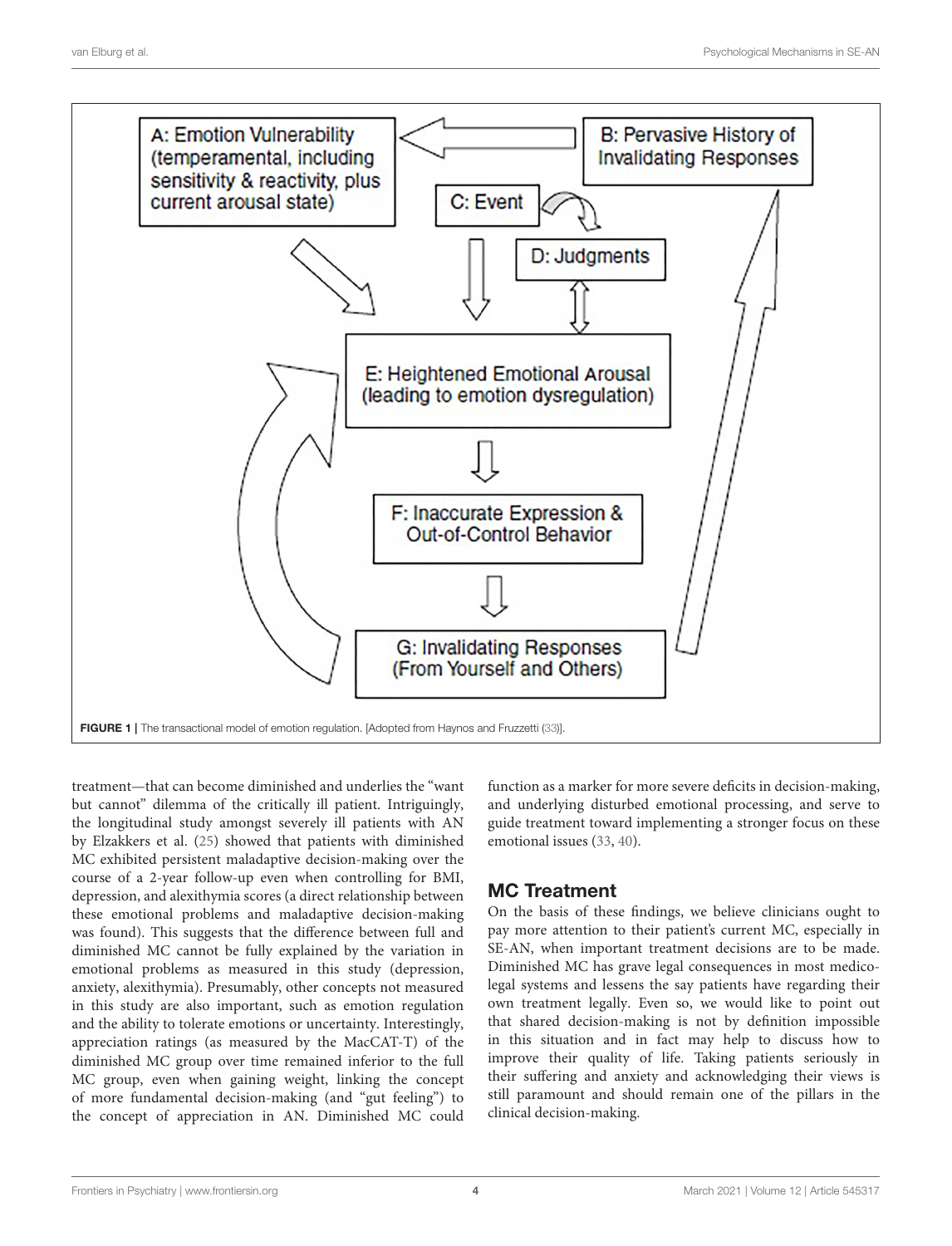### DECISION-MAKING AND DYSFUNCTIONAL EMOTIONAL PROCESSING RESEARCH

Next, we discuss the possibility of underlying dysfunctional emotion processing, such as a high IU, and how this may interact with decision-making [\(56,](#page-6-12) [57\)](#page-6-13). A study in healthy individuals and in people with anxiety shows that high IU indeed negatively impacts decision-making [\(58\)](#page-6-14), and a first study in AN shows that IU contributes to poor social problem solving [\(59\)](#page-6-15). A number of (cognitive behavioral therapy related) interventions have been validated as successful in reducing IU across emotional disorders [\(60\)](#page-6-16) and even in treating SE-AN [\(61\)](#page-6-17). A first study in adolescents with AN showed reductions in IU after an adapted IU intervention [\(62\)](#page-6-18). Further studies should be conducted to test IU interventions in adults with AN, in particular to explore how reducing IU may result in fewer emotional difficulties and improvements in quality of life and eating disorder pathology.

We argue that decision-making in severely ill patients is driven by a disturbed emotional system, disturbed allocation of reward, and altered values, eventually leading to diminished MC. Haynos and Fruzzetti [\(33\)](#page-5-23) describe how emotion dysregulation can both be a risk factor and a maintaining factor. To further study this, we need longitudinal and experimental studies in changes over time of emotion regulation, as AN progresses and develops into SE-AN. In one longitudinal study [\(27\)](#page-5-19) in patients with diminished MC, maladaptive decision-making remained present throughout the treatment period, independent from depression or anxiety. No studies studying the role in AN of emotional factors on MC have yet been published, but research in other areas (borderline personality disorder, depression) [\(63\)](#page-6-19) has shown a link. Finally, further studies are needed to explore the way in which emotional dysregulation influences decision-making and relates to the development of SE-AN.

# TREATMENT

Therapists should be aware of emotional issues at the start of treatment and, when possible, adjust their treatment accordingly. Protocols like CBT-IU [\(60\)](#page-6-16) or by adding Cognitive Remediation and Emotion Skills Training CREST [\(64\)](#page-6-20) or MANTRA [\(65\)](#page-6-21) include attention to emotional problems and IU. It may also be worthwhile to review treatments designed to address a spectrum of difficult-to-treat disorders sharing similar phenotypic and genotypic features associated with maladaptive overcontrol, such as Radically Open-Dialectical Behavior Therapy [\(66\)](#page-6-22), for people suffering from SE-AN who are in poor physical health.

### MEDICO-ETHICAL ASPECTS OF MC

MC can inform us about problems or erroneous decisionmaking in SE-AN. What to do in case of diminished MC? First and foremost, a good therapeutic relationship is wanted and needed. Even in a patient suffering from SE-AN, we need to discuss what would improve their situation, especially when starvation becomes life-threatening. One of the ultimate

clinical implications of diminished MC in critically ill patients is compulsory treatment (CT). CT can be lifesaving and can also lead to positive outcomes, at least in adolescents [\(67\)](#page-6-23). Patients generally support CT in life-threatening situations, and in their review, Elzakkers et al. [\(68\)](#page-6-24) report that none of the studies showed a worsening in the therapeutic relationship. However, CT is not the solution for all patients with diminished MC who refuse treatment. In some situations, it may do more harm than good. Data from Denmark [\(69\)](#page-6-25) show especially in patients with multiple prior treatments that were not separated by a period of good health CT becomes unproductive and sometimes even traumatic for the patient, increasing the likelihood of them refusing future interventions. MC ratings may be of help in the choice for CT, but the warning is, as mentioned earlier, that the MacCat-T is criticized for being too focused on cognitive and rational functioning and therefore misses the effect on decisionmaking of the underlying emotional dysfunction. Goldberg [\(70\)](#page-6-26) suggests solving this by adding a narrative coherence (NC) standard to the MC ratings, that is, adding the patient's selfnarrative about their illness situation. Miller Tate [\(71\)](#page-6-27) comments on his paper by stating that SE-AN patients will easily pass this NC based on the "pathological" values that define AN and lead to an egosyntonic experience of their illness. This notion of "pathological" values complicates the discussion and concern is voiced whether the patient's autonomy with regard to MC in such a situation of starvation is not overvalued in SE-AN. By favoring autonomy over the other ethical principles (non-maleficence, beneficence, and justice) in the assessment of MC, the clinician furthermore is in danger of paying too little attention to the patient's relationships, their wishes and care needs, and long-term social context. Bloch and Green [\(72\)](#page-6-28) propose a combination of this principle-based ethical model with care ethics, with a large role for emotions and interpersonal relationships in moral deliberation besides the issue of MC. In doing so, they underline the findings about emotional dysregulation and its effect on decision-making. In a very recent overview, Wonderlich et al. [\(73\)](#page-6-29) point out some future directions in research and treatment of SE-AN. The first step being a better diagnostic description of SE-AN and second how best to engage and retain people with SE-AN in treatment, how to support their caretakers and tailor existing treatments or develop new ones. As we see more developments of people suffering from SE-AN being taken into hospices or palliative care, discussions about the medico-ethical aspects of this severe form of AN are needed, and protocols for clinicians, patients, and families to ensure the best interests of the patient are preserved.

# **CONCLUSION**

We need longitudinal and experimental studies in changes over time of emotion regulation, as AN progresses and develops into SE-AN. Moreover, the connection to MC in these patients has not yet been thoroughly studied in clinical research, and neither has the relationship between maladaptive decisionmaking, disturbed emotion processing, and MC. Finally, we think there is an urgent need for more qualitative studies in patients as well as clinicians to add to this discussion. Patient studies should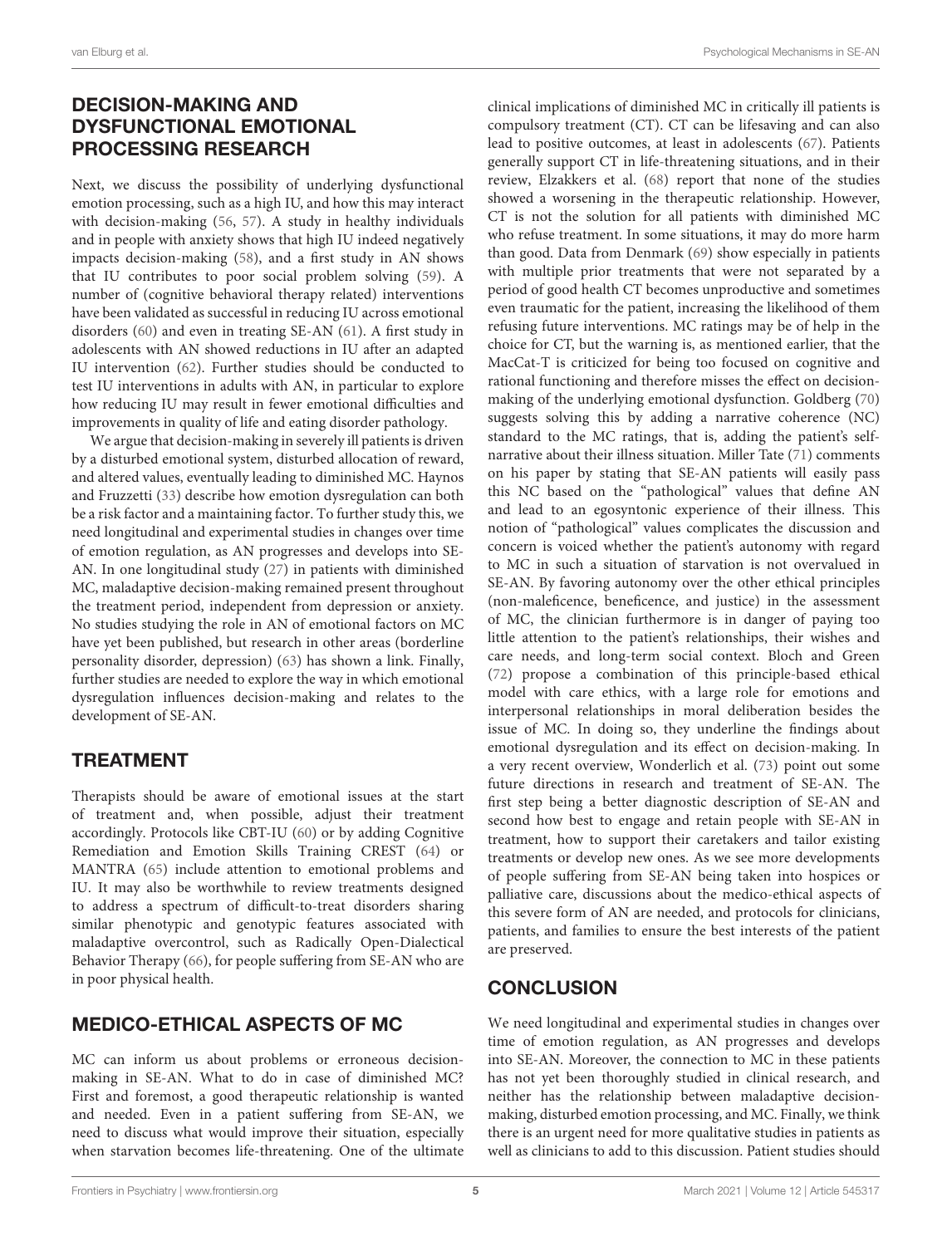aim to specifically address the issue of diminished appreciation, and clinician studies should aim to determine in more detail what it is they estimate when assessing MC.

#### **REFERENCES**

- <span id="page-5-0"></span>1. Robinson P. Severe and Enduring Eating Disorder (SEED): Management of Complex Presentations of Anorexia and Bulimia Nervosa. Chichester: Wiley (2009).
- <span id="page-5-2"></span>2. Maguire S, Touyz S, Surgenor L, Crosby RD, Engel SG, Lacey H, et al. The clinician administered staging instrument for anorexia nervosa: development and psychometric properties. Int J Eat Disord. (2012) 45:3. doi: 10.1002/eat.20951
- <span id="page-5-1"></span>3. Hay P, Touyz S. Classification challenges in the field of eating disorders: can severe and enduring anorexia nervosa be better defined? J of Eat Dis. (2018) 6:41. doi: 10.1186/s40337-018-0229-8
- <span id="page-5-3"></span>4. Tierney S, Fox JR. Chronic anorexia nervosa: a Delphi study to explore practitioners' views. Int J Eat Disord. (2009) 42. doi: 10.1002/eat.20557
- <span id="page-5-4"></span>5. Bamford B, Sly R. Exploring quality of life in the eating disorders. European eating disorders review: J Eat Dis Ass. (2010) 18. doi: 10.1002/erv.975
- <span id="page-5-5"></span>6. Robinson PH, Kukucska R, Guidetti G, Leavey G. Severe and enduring anorexia nervosa (SEED-AN): a qualitative study of patients with 20+ years of anorexia nervosa. Eur Eat Disord Rev. (2015) 23:4. doi: 10.1002/erv.2367
- <span id="page-5-6"></span>7. Treasure J, Willmott D, Ambwani S, Cardi V, Clark Bryan D, Rowlands K, et al. Cognitive interpersonal model for anorexia nervosa revisited: the perpetuating factors that contribute to the development of the severe and enduring illness. J Clin Med. (2020) 9:3. doi: 10.3390/jcm9030630
- <span id="page-5-7"></span>8. Wonderlich S, Mitchell JE, Crosby RD, Myers TC, Kadlec K, Lahaise K, et al. Minimizing and treating chronicity in the eating disorders: a clinical overview. Int J Eat Disord. (2012) 45:467–75. doi: 10.1002/eat.20978
- Dresser R. Feeding the hunger artists: legal issues in treating anorexia nervosa. Wis L Rev. (1984) 2:297–374.
- 10. Tiller J, Schmidt U, Treasure J. Compulsory treatment for anorexia nervosa: Compassion or coercion? Br J Psychiatry. (1993) 162:679–80. doi: 10.1192/bjp.162.5.679
- 11. Russell GF. Involuntary treatment in anorexia nervosa. Psychiatr Clin North Am. (2001) 24:337–49. doi: 10.1016/S0193-953X(05)70229-X
- 12. Tan J, Hope T, Stewart A, Fitzpatrick R. Control and compulsory treatment in anorexia nervosa: the views of patients and parents. Int J Law Psychiatry. (2003) 26:627–45. doi: 10.1016/j.ijlp.2003.09.009
- <span id="page-5-11"></span>13. Sturman ED. The capacity to consent to treatment and research: a review of standardized assessment tools. Clin Psychol Rev. (2005) 25:954–74. doi: 10.1016/j.cpr.2005.04.010
- 14. Andersen AE. Eating disorders and coercion. Am J Psychiatry. (2007) 164:9– 11. doi: 10.1176/ajp.2007.164.1.9
- 15. Tan JO, Stewart A, Fitzpatrick R, Hope T. Attitudes of patients with anorexia nervosa to compulsory treatment and coercion. Int J Law Psychiatry. (2010) 1:13–9. doi: 10.1016/j.ijlp.2009.10.003
- <span id="page-5-8"></span>16. Steinert T. Ethics of coercive treatment and misuse of psychiatry. Psychiatr Serv. (2017) 68:291–4. doi: 10.1176/appi.ps.201600066
- <span id="page-5-9"></span>17. Geppert CMA. Futility in chronic anorexia nervosa: a concept whose time has not yet come. Am J Bioeth. (2015) 7:34-43. doi: 10.1080/15265161.2015.1039720
- <span id="page-5-10"></span>18. Grisso T, Appelbaum PS, Hill-Fotouhi C. The MacCAT-T: a clinical tool to assess patients' capacities to make treatment decisions. Psychiatr Serv. (1997) 48:1415–9. doi: 10.1176/ps.48.11.1415
- <span id="page-5-12"></span>19. Candia PC, Barba AC. Mental capacity and consent to treatment in psychiatric patients: the state of the research. Curr Opin Psychiatry. (2011) 24:442–6. doi: 10.1097/YCO.0b013e328349bba5
- 20. Wang S, Wang Y, Ungvari G, Ng C, Wu R, Wang J, et al. The MacArthur Competence Assessment Tools for assessing decision-making capacity in schizophrenia: a meta-analysis. Schizophr Res. (2017) 183:56–63. doi: 10.1016/j.schres.2016.11.020
- <span id="page-5-13"></span>21. Curley A, Murphy R, Plunkett R, Kelly, BD. Categorical mental capacity for treatment decisions among psychiatry inpatients in Ireland. Int J Law Psychiatry. (2019) 64:53–9. doi: 10.1016/j.ijlp.2019.02.001

### AUTHOR CONTRIBUTIONS

All authors contributed equally in set up and writing.

- <span id="page-5-14"></span>22. Tan J, Hope T, Stewart A. Competence to refuse treatment in anorexia nervosa. Int J Law Psychiatry. (2003) 26:697–707. doi: 10.1016/j.ijlp.2003.09.010
- <span id="page-5-15"></span>23. Turrell SL, Peterson-Badali M, Katzman DK. Consent to treatment in adolescents with anorexia nervosa. Int J Eat Disord. (2011) 44:703–7. doi: 10.1002/eat.20870
- <span id="page-5-16"></span>24. Elzakkers IFFM, Danner UN, Hoek HW, van Elburg AA. Mental capacity to consent to treatment in anorexia nervosa: explorative study. BJPsych Open. (2016) 2:147–53. doi: 10.1192/bjpo.bp.115.002485
- <span id="page-5-17"></span>25. Elzakkers IFFM, Danner UN, Sternheim LC, McNeish D, Hoek HW, van Elburg AA. Mental capacity to consent to treatment and the association with outcome: a longitudinal study in patients with anorexia nervosa. BJPsych Open. (2017) 3:147–53. doi: 10.1192/bjpo.bp.116.003905
- <span id="page-5-18"></span>26. Owen GS, Szmukler G, Richardson G, David AS, Raymont V, Freyenhagen F, et al. Decision-making capacity for treatment in psychiatric and medical inpatients: cross-sectional, comparative study. Br J Psychiatry. (2013) 203:461–7. doi: 10.1192/bjp.bp.112.123976
- <span id="page-5-19"></span>27. Brogan A, Hevey D, Pignatti R. Anorexia, bulimia, and obesity: shared decision making deficits on the Iowa Gambling Task (IGT). J Int Neuropsychol Soc. (2010) 16:4. doi: 10.1017/S1355617710000354
- 28. Danner UN, Evers C, Stok FM, Van Elburg AA, De Ridder DTD. A double burden: Emotional eating and lack of cognitive reappraisal in eating disordered women. Eur Eat Dis Rev. (2012) 20:6. doi: 10.1002/erv.2184
- <span id="page-5-30"></span>29. Tchanturia K, Liao PC, Uher R, Lawrence N, Treasure J, Campbell IC. An investigation of decision making in anorexia nervosa using the Iowa Gambling Task and skin conductance measurements. J Int Neuropsychol Soc. (2007) 13:635–41. doi: 10.1017/S1355617707070798
- <span id="page-5-20"></span>30. Verharen JPH, Danner UN, Schröder S, Aarts E, van Elburg AA, Adan RAH. Insensitivity to losses: a core feature in patients with anorexia nervosa? Biol Psychiatry Cogn Neurosci Neuroimaging. (2019) 4:995–1003. doi: 10.1016/j.bpsc.2019.05.001
- <span id="page-5-21"></span>31. Bechara A, Damasio AR. The somatic marker hypothesis: a neural theory. Games Econ Behav. (2005) 52:336–72. doi: 10.1016/j.geb.2004.06.010
- <span id="page-5-22"></span>32. Harrison A, Sullivan S, Tchanturia K, Treasure J. Emotion recognition and regulation in anorexia nervosa. Clin Psychol Psychother. (2009) 16:4. doi: 10.1002/cpp.628
- <span id="page-5-23"></span>33. Haynos AF, Fruzzetti AE. Anorexia nervosa as a disorder of emotion dysregulation: evidence and treatment implications. Clin Psychol Sci Prac. (2011) 18:183–202. doi: 10.1111/j.1468-2850.2011.01250.x
- <span id="page-5-24"></span>34. Davies H, Schmidt U, Stahl D, Tchanturia K. Evoked facial emotional expression and emotional experience in people with anorexia nervosa. Int J Eat Disord. (2011) 44:6. doi: 10.1002/eat.20852
- 35. Torres S, Guerra MP, Lencastre L, Miller K, Vieira FM, Roma-Torres A, et al. Alexithymia in anorexia nervosa: the mediating role of depression. Psychiatr Res. (2015) 225:1–2. doi: 10.1016/j.psychres.2014.10.023
- <span id="page-5-25"></span>36. Zonnevylle-Bender MJ, van Goozen SH, Cohen-Kettenis PT, van Elburg AA, de Wildt M, Stevelmans E, et al. Emotional functioning in anorexia nervosa patients: adolescents compared to adults. Depress Anxiety. (2004) 19:1:35–42. doi: 10.1002/da.10145
- <span id="page-5-26"></span>37. Aldao A, Nolen-Hoeksema S, Schweizer S. Emotion-regulation strategies across psychopathology: a meta-analytic review. Clin Psychol Rev. (2010) 30:2. doi: 10.1016/j.cpr.2009.11.004
- <span id="page-5-27"></span>38. Danner UN, Sternheim L, Evers C. The importance of distinguishing between the different eating disorders (sub)types when assessing emotion regulation strategies. Psychiatry Res. (2014) 215:3. doi: 10.1016/j.psychres.2014.01.005
- <span id="page-5-28"></span>39. Hambrook D, Oldershaw A, Rimes K, Schmidt U, Tchanturia K, Treasure J, et al. Emotional expression, self-silencing, and distress tolerance in anorexia nervosa and chronic fatigue syndrome. Br J Clin Psychol. (2011) 50:3. doi: 10.1348/014466510X519215
- <span id="page-5-29"></span>40. Lavender JM, Wonderlich SA, Engel SG, Gordon KH, Kaye WH, Mitchell JE. Dimensions of emotion dysregulation in anorexia nervosa and bulimia nervosa: a conceptual review of the empirical literature. Clin Psychol Rev. (2015) 40:111–22. doi: 10.1016/j.cpr.2015.05.010